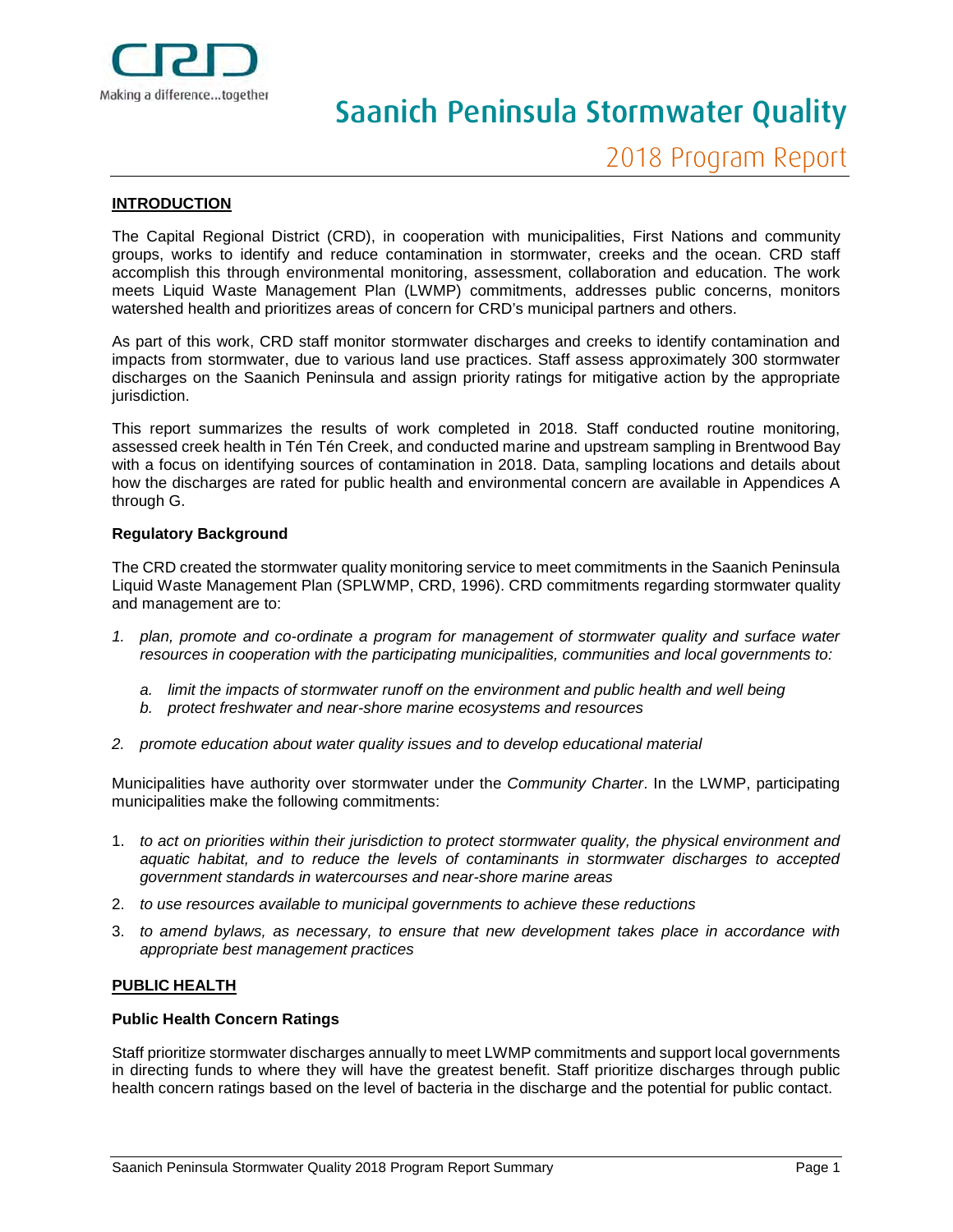Staff evaluated 90 stormwater discharges in 2018 and **identified eight high-rated discharges for public health concern** (Table A; Figure A). Twenty-five discharges were assigned a moderate public health concern rating, and the remaining 57 were assigned a low rating. A summary of the ratings is in Appendix C.

Figure A presents high-rated discharges on the Saanich Peninsula, the majority of which are in North Saanich. CRD investigations indicate that malfunctioning on-site sewage treatment systems or agricultural practices are the source of bacteria leading to high ratings in North Saanich. Intermittently elevated bacterial counts in Reay Creek are likely due to birds or other wildlife, but more investigation is required. Two high-rated discharges are in Sidney and investigations indicate that there are multiple sources of sewage infiltrating into the aging stormwater infrastructure. Staff discovered a new high-rated discharge in Brentwood Bay in 2018. The source is unknown but is likely due to damaged infrastructure or a sewage-stormwater cross-connection.

## **Public Health Concern Rating Methods**

Staff collect a water sample from selected discharges in the wet and dry seasons for laboratory analysis of *E.coli*. During the visit, staff record the discharge flow, weather, animal presence, *etc*. Staff then assign a public health concern rating based on the level of bacteria and the potential for public contact. A summary of the CRD rating system is in Appendix G.

As an example, CRD assigns discharges a high public health concern rating if the *E.coli* counts are over 200 CFU/100 mL on a shoreline used by the public for swimming or diving, or greater than 5,000 CFU/100 mL on a shoreline used by the public for boating (e.g., kayaking or paddle-boarding) close to the shore.

A subset of the roughly 300 discharges are assessed each year, including discharges assigned a high and moderate public health concern rating in the previous year, as well as a selection of the low-rated discharges to monitor for change. Staff attempt to visit low-rated discharges every five years.

# **Ratings over Time**

The number of high-rated discharges increased in 2018, due to the discovery of a new contaminated discharge and measurement of high bacterial counts in a previously high-rated discharge with fluctuating bacterial levels (Table A).

Four of the high-rated discharges have been of concern for a number of years. Contaminant sources are challenging to find, difficult to repair, or are the result of agricultural practices. Two of the discharges (3118 and 3078A) drain areas that use on-site sewage treatment, and investigations over many years, indicate multiple sources. Tseycum Creek (3095) has been rated high for more than 10 years, due to agricultural practices upstream. The fourth discharge is in Sidney (447) where there are multiple small sources, likely due to damaged infrastructure. CRD staff continue to make source identification a priority in 2019.

|  | Table A. | Number of Discharges Rated High for Public Health Concern over Time |  |
|--|----------|---------------------------------------------------------------------|--|
|--|----------|---------------------------------------------------------------------|--|

| <b>Jurisdiction</b>          |    | <b>Number of Discharges Rated High</b> |             |          |          |                  |          |                          |          |          |                  |          |                              |                         |
|------------------------------|----|----------------------------------------|-------------|----------|----------|------------------|----------|--------------------------|----------|----------|------------------|----------|------------------------------|-------------------------|
|                              |    | 006<br>$\bar{\mathbf{N}}$              | <b>Z007</b> | 2008     | 2009     | $\bullet$<br>201 | ے<br>201 | $\mathbf{\Omega}$<br>201 | ణ<br>201 | 4<br>201 | <b>LC</b><br>201 | ဖ<br>201 | 5<br>$\overline{\mathbf{N}}$ | $\infty$<br>201         |
| <b>Central Saanich</b>       | 2  | 0                                      |             |          |          |                  | 2        | 2                        |          |          |                  | 0        | 0                            |                         |
| North Saanich                |    | 7                                      | っ           | 5        | 5        | 6                | 4        | 4                        | 4        | 3        | 3                | 3        | 4                            | $\overline{4}$          |
| Sidney                       |    | 4                                      | 6           | 5        | 5        | 4                | 5        | 4                        | 5        | 6        | 3                | 2        |                              | $\overline{2}$          |
| Pauquachin First Nation      |    | 0                                      | 0           | $\Omega$ | 0        | 0                | 0        |                          | 0        | 0        | $\Omega$         | 0        | O                            | $\Omega$                |
| <b>Tsartlip First Nation</b> |    | 0                                      | 0           | 0        | $\Omega$ | 0                | 0        |                          |          | 0        | $\Omega$         | 0        | 0                            | $\Omega$                |
| <b>Tsawout First Nation</b>  |    | 4                                      |             | 0        |          | 0                | 0        |                          | 0        | 0        | $\Omega$         | $\Omega$ | 0                            | $\Omega$                |
| <b>Tseycum First Nation</b>  |    | 0                                      | л           | 4        |          | и                |          |                          |          | ◢        |                  |          |                              | $\overline{\mathbf{A}}$ |
| Total                        | 16 | 12                                     | 11          | 12       | 13       | 12               | 12       | 13                       | 12       | 11       | 8                | 6        | 6                            | 8                       |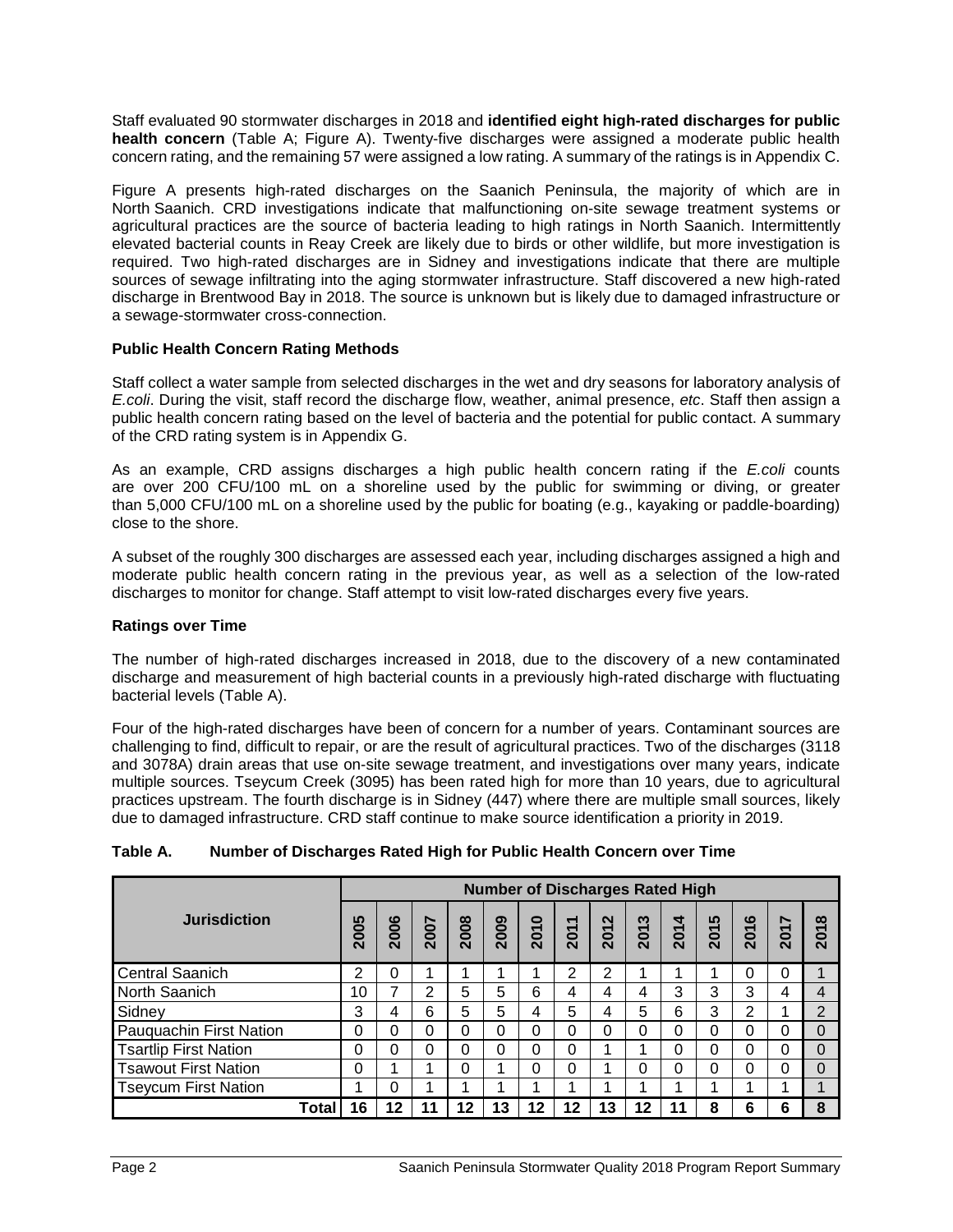# **Near-shore Marine Sampling**

# **Brentwood Bay**

Island Health Authority (IHA) posted beach advisories at two locations in Brentwood Bay (adjacent to Clarke Avenue and Stelly's Cross Road) intermittently throughout the summer of 2018, due to elevated bacterial counts (above Health Canada's primary recreation maximum guideline of 70 CFU/100 mL for enterococci). Working with IHA and Central Saanich staff, CRD staff investigated possible stormwater sources and measured the extent of bacterial contamination along the shoreline.

## *CRD Stormwater Data*

Previous CRD data indicated that stormwater discharges along Brentwood Bay typically have low to moderate bacterial counts. Many of the stormwater discharges are dry in summer. A summary of the stormwater discharges of potential concern in Brentwood Bay is in Table B.

#### **Table B. Summary of Stormwater Discharges Investigated as Possible Sources of Contamination in Brentwood Bay in 2018**

| <b>Stormwater</b><br>Discharge # | <b>Shoreline</b><br><b>Jurisdiction</b> | <b>Comments</b>                                                                                        | <b>Next Steps</b>                 |
|----------------------------------|-----------------------------------------|--------------------------------------------------------------------------------------------------------|-----------------------------------|
| 3142                             | Central Saanich                         | Potential sewer cross-connection                                                                       | Central Saanich to<br>investigate |
| 3150                             | <b>Central Saanich</b>                  | New source of elevated bacteria                                                                        | CRD to start<br>investigations    |
| 3145                             | Central Saanich                         | Mostly low bacterial counts but<br>intermittently elevated; dry in summer;<br>elevated counts upstream | CRD to continue<br>investigations |
| 3138A                            | <b>Central Saanich</b>                  | Dry in summer and fall                                                                                 | CRD to continue<br>monitoring     |
| 3138                             | <b>Tsartlip First</b><br><b>Nation</b>  | Low bacterial counts with one exception                                                                | CRD to continue<br>monitoring     |

#### *Marine Sampling*

In 2018, CRD staff carried out marine impact sampling in Brentwood Bay to determine the extent of contamination along the shoreline and if stormwater contamination is influencing these areas. Enterococci are measured instead of *E.coli* in the marine environment. Results indicated that in addition to stormwater, there are other factors contributing to summer contamination, as most of the stormwater discharges are dry at this time of year. However, following fall precipitation, elevated bacteria were present throughout Brentwood Bay.

CRD staff collected marine shoreline samples from Stelly's Cross Road to Deamere Road in the fall under different conditions (with and without preceding precipitation) and with variable results:

- all samples collected without previous precipitation had enterococci counts below 70 CFU/100 mL with the exception of one at the end of Keene Way, and
- all samples collected following two days of precipitation had elevated enterococci counts with the exception of the discharge at Keene Way (discharge 3145A), which was marginally below the guideline (69 CFU/100 mL).
- caffeine was detected in four of the 11 marine locations collected following rain. Of the four locations, two were adjacent to storm drains identified as having a cross-connection or failing underground infrastructure (3142 and 3150). Caffeine indicates the potential for human or sewage contamination.

Central Saanich staff are investigating a potential cross-connection at 3142, while CRD staff will continue source investigations at 3150.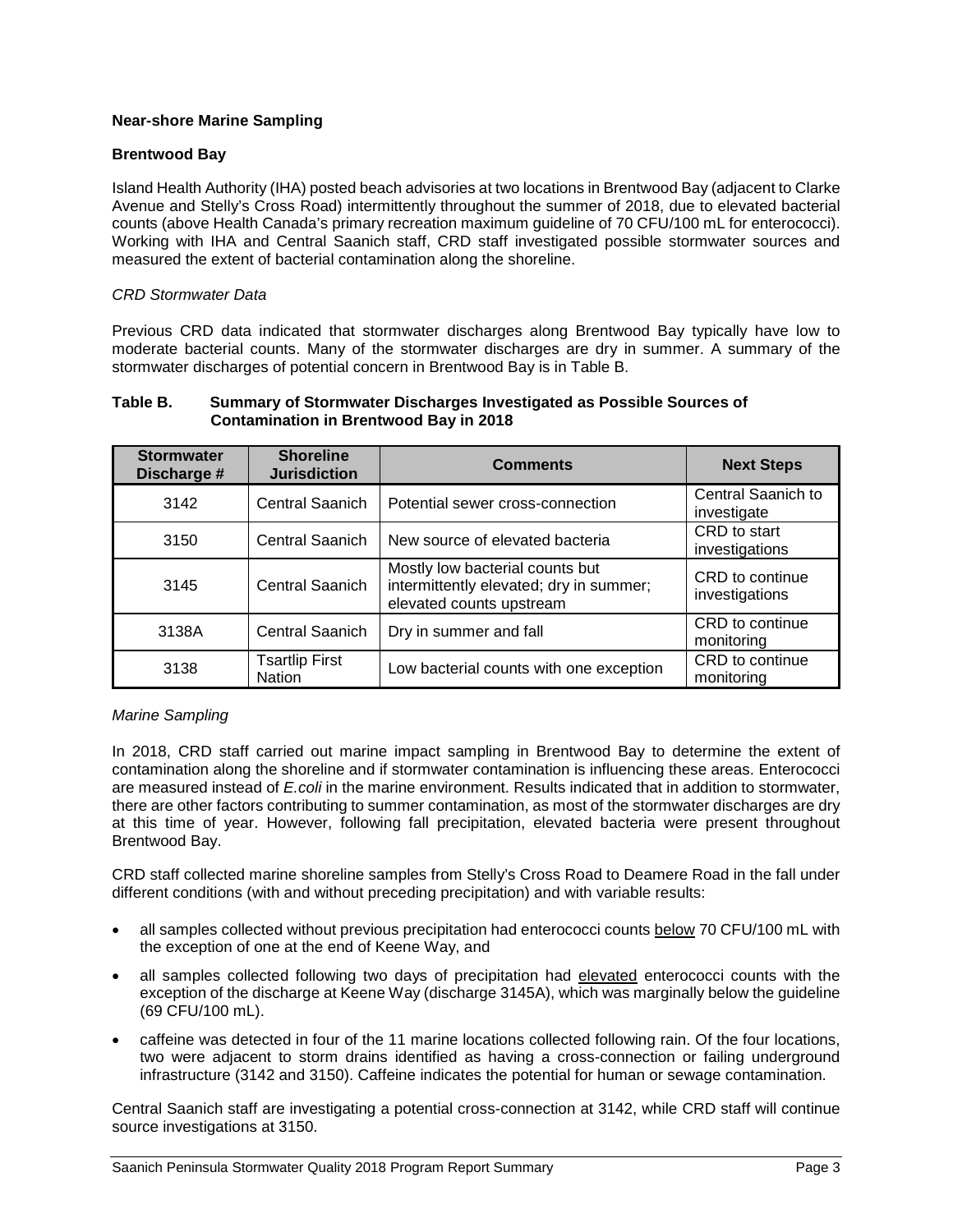In addition, as elevated bacterial counts were measured in seven marine locations without detection of caffeine, there are likely bacteria from wild and/or domestic animals present. Previous investigations conducted by CRD staff identified bacteria from dogs and ruminants in winter in Brentwood Bay and four other frequently used Saanich Peninsula beaches.

## *CRD Public Shoreline Use Rating Change in Brentwood Bay*

In 2018, a resident of the area informed the CRD that swimming occurs in the bay, particularly at the ends of Clarke Road and Keene Way. Following a site visit and further confirmation, CRD changed the public shoreline use rating from moderate to high along this section. A high public shoreline use rating reflects that swimming occurs in the area and means that *E.coli* contamination measured in these discharges will result in a higher prioritization for corrective action in these discharges.

# **Coles Bay**

Staff have assigned a high public health concern rating to stormwater discharge 3118 for a number of years, due to elevated bacteria in stormwater at the end of pipe. Marine sampling indicated enterococci levels in Coles Bay were above Health Canada's primary recreation guidelines (single sample maximum of 70 CFU/100 mL) with particularly high levels (170 to 450 CFU/100 mL) during heavy rainfall. In 2018, CRD staff identified one source and narrowed down two bacterial sources as potentially malfunctioning onsite sewage treatment systems. Staff met with IHA and North Saanich staff to address these sources.

## **Bacterial Source Investigations**

CRD, municipal and IHA staff continue to work together to identify bacterial sources in stormwater discharges of concern so they can be addressed by the appropriate jurisdiction. The sources of contamination include malfunctioning on-site sewage treatment systems, agricultural practices, aging stormwater and sewage infrastructure, sewage-stormwater cross-connections, and wild and domestic animals.

In 2018, CRD staff investigated the catchment areas of 10 stormwater discharges. These investigations resulted in the identification of one malfunctioning on-site sewage system in Coles Bay and one potential sewer-stormwater cross-connection in Brentwood Bay. Staff will continue investigations in many of these stormwater catchments and start investigations in 3150 in 2019.

| <b>Stormwater</b><br>Discharge # | <b>Shoreline</b><br><b>Jurisdiction</b> | # of<br><b>Visits</b> | <b>Status</b>                                                       | <b>Next Steps</b>                                                            |
|----------------------------------|-----------------------------------------|-----------------------|---------------------------------------------------------------------|------------------------------------------------------------------------------|
| 426                              | Bazan Bay                               |                       | Inconclusive;<br>bacterial counts low                               | CRD to continue investigations if<br>counts high again                       |
| 428                              | Bazan Bay                               |                       | Inconclusive;<br>bacterial counts low                               | CRD to continue investigations if<br>counts high again                       |
| 431                              | Bazan Bay                               |                       | Inconclusive;<br>bacterial counts low                               | CRD to continue investigations if<br>counts high again                       |
| 432                              | Bazan Bay                               |                       | Inconclusive;<br>bacterial counts low                               | CRD to continue investigations if<br>counts high again                       |
| 441<br>(Reay Creek)              | Lochside Drive/<br>Bazan Bay            |                       | Inconclusive;<br>bacterial counts low                               | CRD to continue investigations if<br>counts high again                       |
| 447                              | Lochside Drive                          | 2                     | Inconclusive;<br>bacterial counts low                               | CRD to continue investigations                                               |
| 3118                             | Coles Bay                               | 3                     | Identified one source<br>and narrowed down<br>two sources           | IHA to dye-test                                                              |
| 3133                             | Hagan Creek                             | 3                     | Source identified in<br>2017; confirmed as<br>still present in 2018 | CRD to continue investigations<br>once identified source is under<br>control |

| Table C. | <b>Status of 2018 Source Investigations</b> |
|----------|---------------------------------------------|
|----------|---------------------------------------------|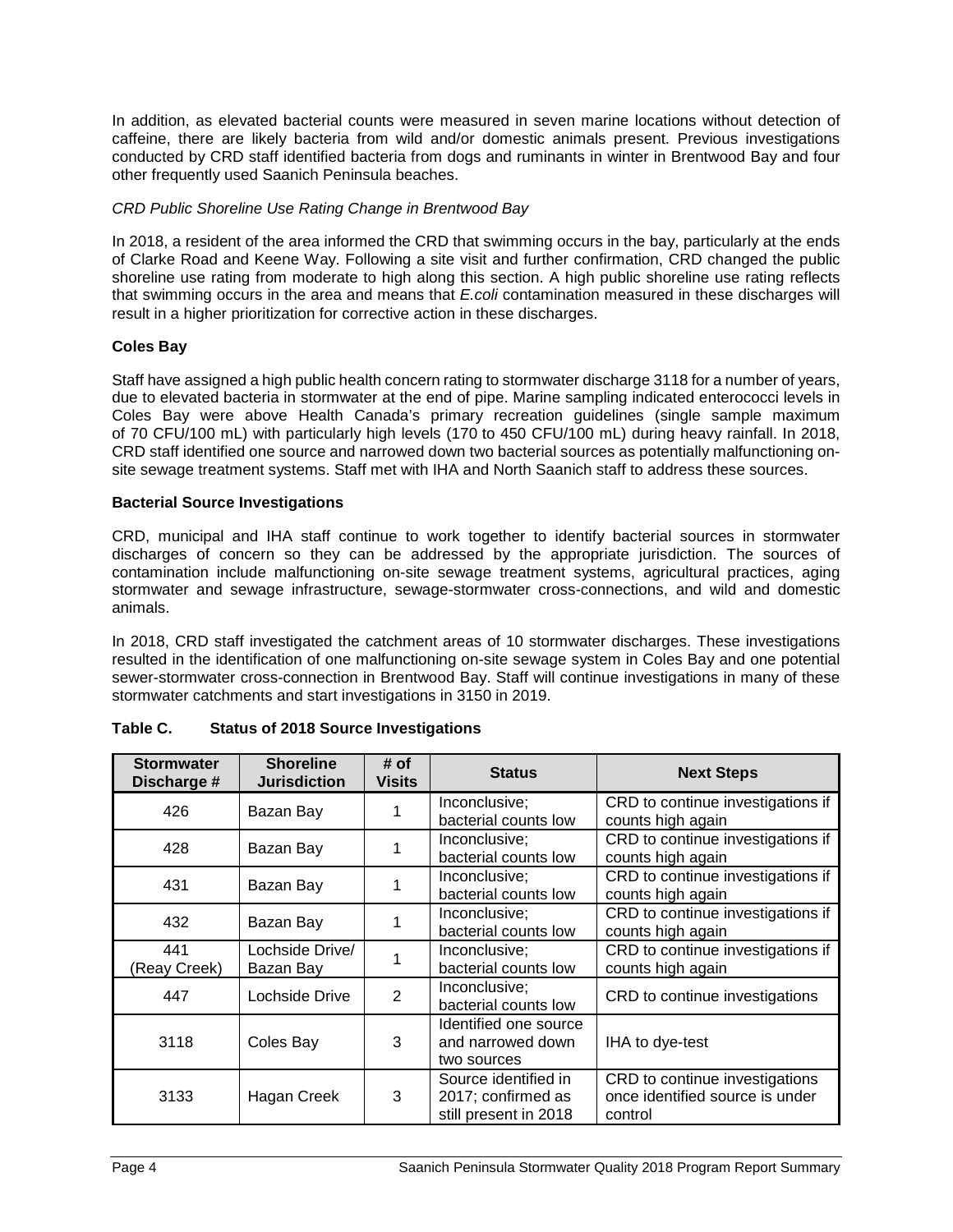| <b>Stormwater</b><br>Discharge # | <b>Shoreline</b><br><b>Jurisdiction</b> | # of<br><b>Visits</b> | <b>Status</b>                                                              | <b>Next Steps</b>              |
|----------------------------------|-----------------------------------------|-----------------------|----------------------------------------------------------------------------|--------------------------------|
| 3142                             | Brentwood Bay                           |                       | Narrowed down<br>source to a few<br>houses                                 | Central Saanich to find source |
| 3145                             | <b>Brentwood Bay</b>                    | 3                     | Inconclusive;<br>bacterial counts<br>fluctuate; discharge<br>dry in summer | CRD to continue investigations |

## **ENVIRONMENTAL CONCERN**

#### **Watercourses**

Staff continued to monitor Hagan/Graham, Reay, Tetayut, Tatlow (Chalet), Tén Tén, Tod and Tseycum creeks in 2018, to provide information about creek and watershed health.

Each year, staff collect water quality data twice at the discharge of each creek providing a snapshot of creek health in the wet and dry seasons. In 2018, Tén Tén was more intensively monitored to provide more information about water quality along various portions of the creek influenced by different land uses. Staff measured water quality weekly for four consecutive weeks in fall at various locations in the watershed. Sampling was conducted at four locations show in Appendix A [Figure 28 (mouth of creek) and Figure 42 (upstream sampling locations)].

## *Tén Tén Creek*

In fall of 2018, a number of water quality parameters were outside BC guidelines for protection of aquatic life, indicating that creek health is poor. The parameters of concern include metals (aluminum, arsenic, copper, iron, manganese and zinc), dissolved oxygen, phosphorus, turbidity, suspended solids, nitrate, nitrite and bacteria (*E.coli* and fecal coliforms). The exceedances occurred most frequently and to the greatest extent where the tributary from a nearby farm enters the creek (3104-3). Farm runoff is mainly redirected to a retention pond; however, some runoff is not retained and a dam that directs that runoff to the pond was malfunctioning during the time of sampling. The pond had not risen enough to release water into the creek at the time of sampling, so the efficacy of the retention pond treatment is unknown.

Sediment collected in Tén Tén (discharge and upstream) had elevated metals (arsenic, chromium, copper and zinc) and polycyclic aromatic hydrocarbons (PAH) compared to the Canadian Council of Ministers of the Environment (CCME) freshwater aquatic life interim sediment quality guidelines (ISQG) though chromium and copper were below Vancouver Island background levels.

#### *Changes over Time*

The parameters of most concern in Saanich Peninsula creeks are *E.coli*, phosphorus and turbidity, with some creeks also experiencing low dissolved oxygen and elevated metals. Poor water quality is likely the result of land-clearing, agricultural practices and failing on-site sewage treatment systems.

The 2018 data indicated that water quality in Saanich Peninsula creeks is similar to previous years, with the exception of phosphorus (ortho-phosphate) levels. While phosphorus levels are elevated in nearly all urban creeks in the CRD, ortho-phosphate appears to have increased in Tetayut and Reay creeks and decreased in Tén Tén Creek. Staff observed the first increase in 2015 in Tetayut and levels have remained elevated since then, even in winter when levels usually decrease. In addition, staff measured higher levels of ortho-phosphate in Reay Creek in 2018. Staff will conduct further sampling in 2019 to confirm this trend. Finally, in Tén Tén, ortho-phosphate levels are elevated, but the data suggests that they have decreased since 2013.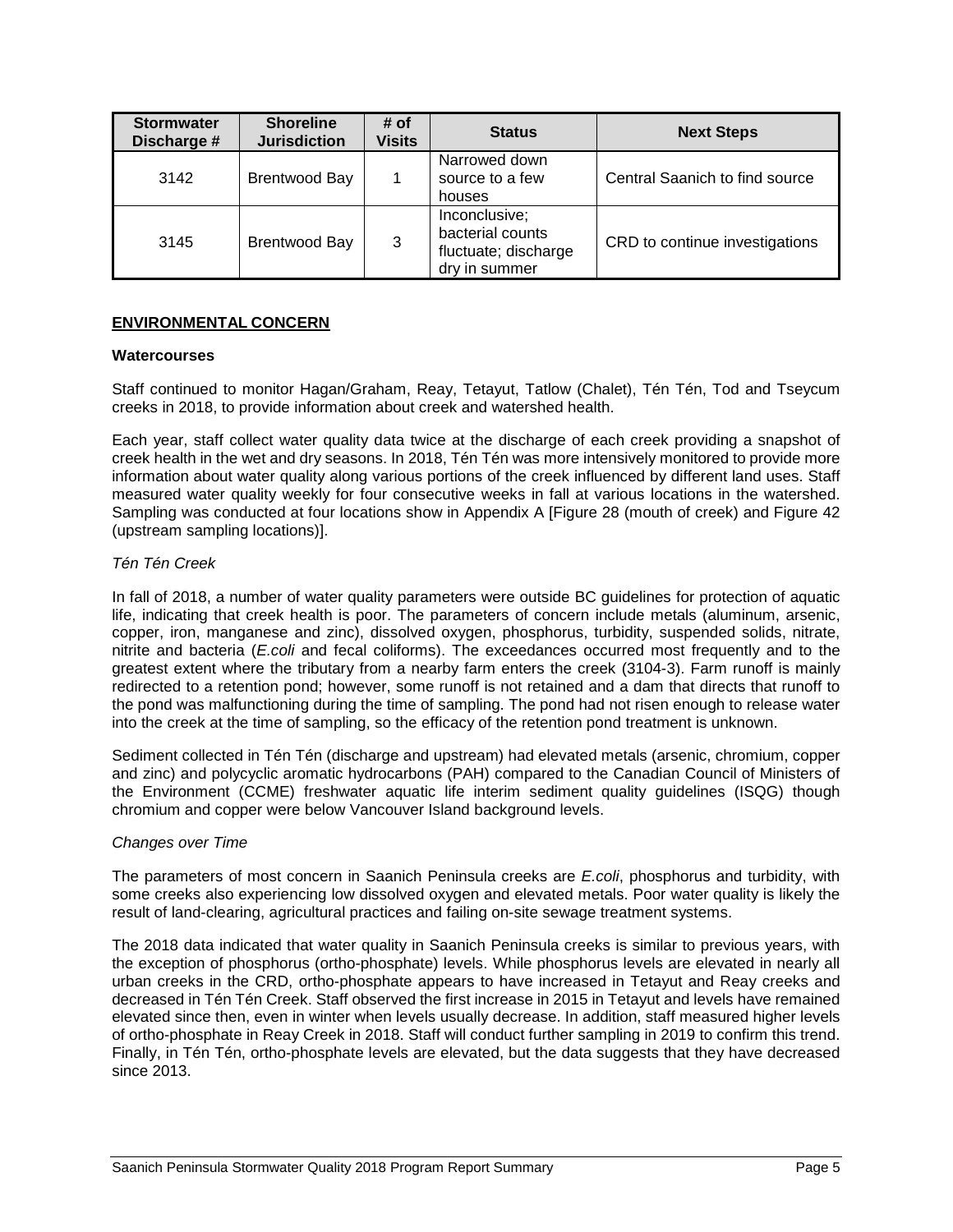In 2019, CRD staff will continue to work with municipal staff to locate sources of bacterial and chemical contamination. As part of the overall stormwater education initiative on the Peninsula, staff will also educate property owners about methods to reduce the amount of sediment and phosphorus leaving their properties and ultimately ending up in the creeks.

# **Chemical Contaminant Sampling**

# *Sediment*

The program evaluates sediment from within stormwater discharges (pipes, ditches and streams) for potential environmental impact due to contaminant levels (heavy metals and hydrocarbons).

The program assigns contaminant ratings to stormwater discharges from sediment samples taken at the point of discharge into the marine environment. Ratings are determined by comparing the concentration of each contaminant (eight metals and high and low molecular weight PAH) to sediment quality guidelines protective of marine life. Rating methods are described in Appendix G.

In 2018, two discharges were assigned high ratings (3138 and 3021), while one of these (3138) and two others (441, 3005) are on the list of discharges requiring corrective action, due to multiple high-ratings in previous years and determination of the contaminants Locations of these discharges are shown in Figure A and Appendix A. See below for more details on these discharges.

# **2018 Monitoring**

In 2018, staff collected 31 sediment samples on the Saanich Peninsula: 17 at the point of discharge (to measure potential contamination to the marine receiving environment), and 14 upstream in stormwater catchments of concern (to determine sources of contamination or measure watershed health).

The CRD assigned high contaminant ratings to two of the 17 discharges assessed: 3138 (Tsartlip boat launch) and 3021 (Blue Heron Creek).

- Discharge 3138 has been a concern for many years and investigations are ongoing to determine if zinc contamination is due to historical or ongoing practices (see below for further details).
- A sediment sample from discharge 3021 displayed elevated lead in 2005; however, concentrations were lower in subsequent years. In 2018, CRD staff measured levels of lead that exceed the CRD marine guideline by 10 times in the creek. Arsenic, cadmium, mercury and zinc are also elevated above the CCME freshwater and marine ISQG. Staff will conduct further testing in 2019 to confirm the results and assess possible sources.

# **Discharges Requiring Corrective Action**

Discharge 3138 (Tsartlip Boat launch) and two others: Mermaid Creek (3005) and 441 (Reay Creek) have been a concern for a number of years and are on the list of discharges requiring corrective action. A discussion of the discharges of concern follows:

- Mermaid Creek (discharge 3005) has been of concern, due to elevated metals and PAH, since 2005. CRD staff conducted numerous upstream investigations, however, sediment is difficult to find within the infrastructure. Sampling results indicate that metals from stormwater have impacted the marine receiving environment. CRD staff will continue to work with Sidney to determine sources.
- In Reay Creek (discharge 441; Figure A), sediment concentrations of metals and PAH are at levels that may adversely affect aquatic life. CRD participates on the Reay Creek Technical Working Group, formed in 2015 to address concerns about contamination in the creek. Transport Canada has categorized Reay Creek Pond as a contaminated site with high priority for action and is determining the extent of contamination to identify remedial and risk management options. In 2018, the Town of Sidney hired LGL Limited to conduct a fish habitat assessment on the pond and Thurber Engineering to conduct a Preliminary Geotechnical Options Assessment to assist in determining whether to upgrade or replace the Reay Creek Dam, as it does not meet seismic design standards.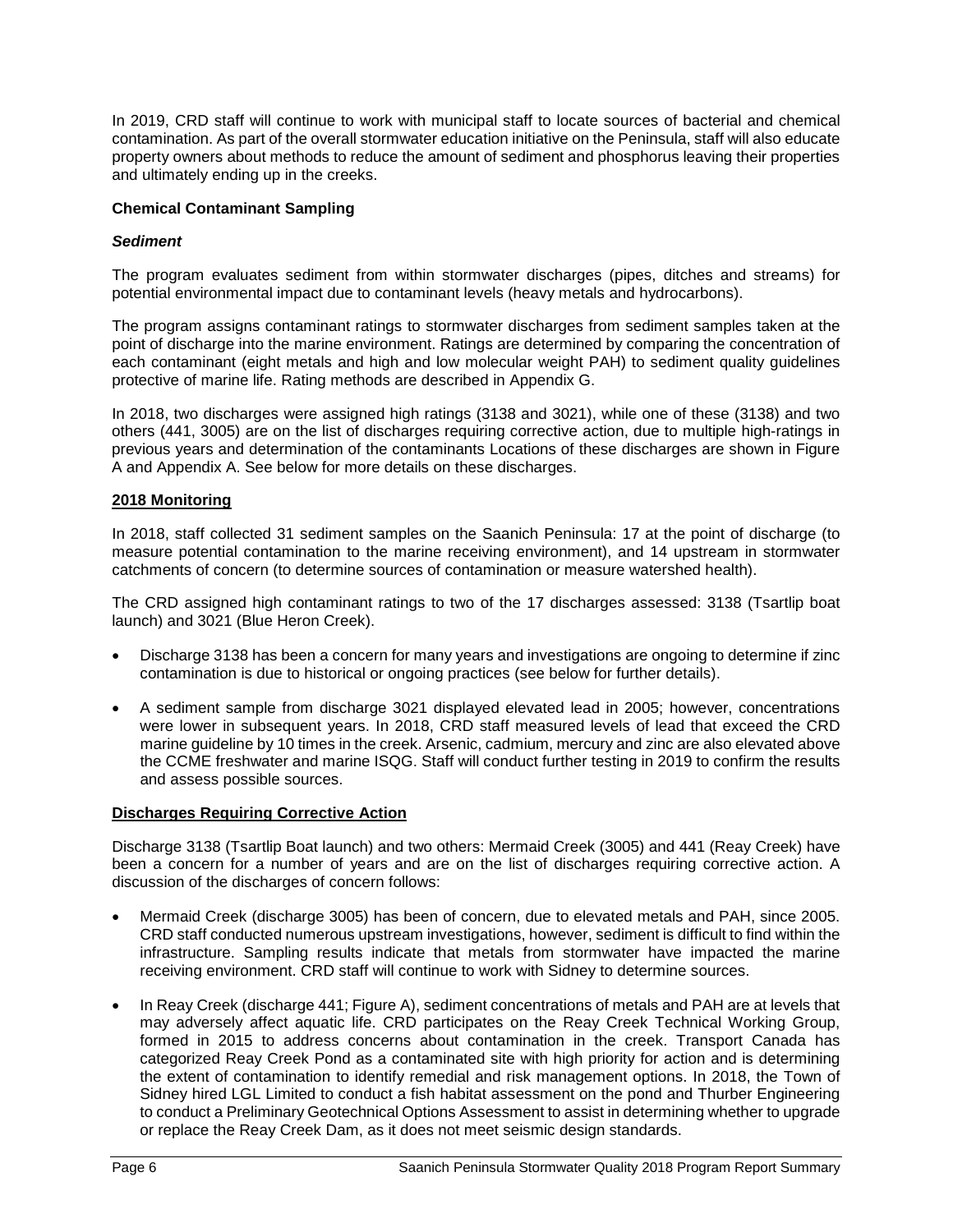• Discharge 3138 carries flows from Tsartlip land and is a concern, due to elevated zinc concentrations. Aged corrugated pipes are a potential source. In 2018, CRD measured lower zinc levels upstream at Stelly's Cross Road and Tsartlip Drive; however, zinc levels were still elevated. In 2018, Tsartlip started installing a new stormwater pipe along the ditch at Stelly's Cross Road and it is anticipated that this will result in lower levels of zinc at the discharge.

## **Quality Assurance**

The 2018 data met quality assurance/quality control requirements for the program. For bacterial analysis, quality assurance includes yearly establishment of a precision criterion based on a range of Saanich Peninsula stormwater sample triplicates. Staff collect blanks and field splits for 10% of the discharges and marine surface water samples collected. Three of the field splits exceeded the precision criterion; however; the bacterial counts in those samples were low (below 200 CFU/100 mL) and, therefore, not expected to meet the criterion.

Quality assurance for sediment analysis included field duplicates, laboratory triplicates and standard reference materials. Precision and accuracy of the laboratory analysis were estimated from the results of these replicate and standard reference materials samples. A detailed discussion on the quality assurance program is provided in the supplementary data report found on the CRD's website.

## **Saanich Peninsula Stormwater Source Control Service**

The CRD established the Saanich Peninsula Stormwater Source Control Service in 2014 with the goal to prevent the release of contamination into the municipal drainage system through education and guidance, maintenance of catch basins, appropriate business practices, and the proper disposal of waste. Since then, staff have focused on creating a regulatory bylaw and its supporting framework. Regulatory bylaws (Bylaw No. 4168 and amending Bylaw No. 4229) that set out the requirements for discharges to the municipal drainage system were finalized in December 2018. The CRD will be working with municipalities, stakeholders and dischargers to implement the bylaw in 2019.

Staff have collected baseline data in two creeks that drain industrial areas, and sediment sampling continues to identify metal and hydrocarbon contamination from parking lots, roads, spills and business waste. It is anticipated that the stormwater quality program's sampling will be used to assess the performance of the stormwater source control program over the coming years.

# **Education**

CRD data has indicated that poor agricultural practices and malfunctioning on-site sewage systems are the most common sources of bacterial contamination in stormwater. In 2018, CRD conducted a septic savvy workshop in Central Saanich and Willis Point and mailed out educational materials in these two areas. The workshops were well-attended with over 40 attendees in Central Saanich and 25 attendees at Willis Point.

In 2017, the CRD co-sponsored and hosted a keyline plow field day on a farm on the Saanich Peninsula and workshops titled "Farm Water Management Seminar", to address concerns about agricultural runoff into watercourses and the ocean. The project worked with local farmers to increase awareness and develop skills for improved rainwater management on their properties. Results of the field studies can be found on the project website www.crkeyline.ca

In 2019, the CRD will be promoting the Saanich Peninsula Stormwater Bylaw and related best management practices. CRD staff will also be working with the agriculture sector on effective water management (stormwater and potable water). Both components will involve public involvement and education programs.

# **REFERENCES**

CRD, 1996. Saanich Peninsula Liquid Waste Management Plan.